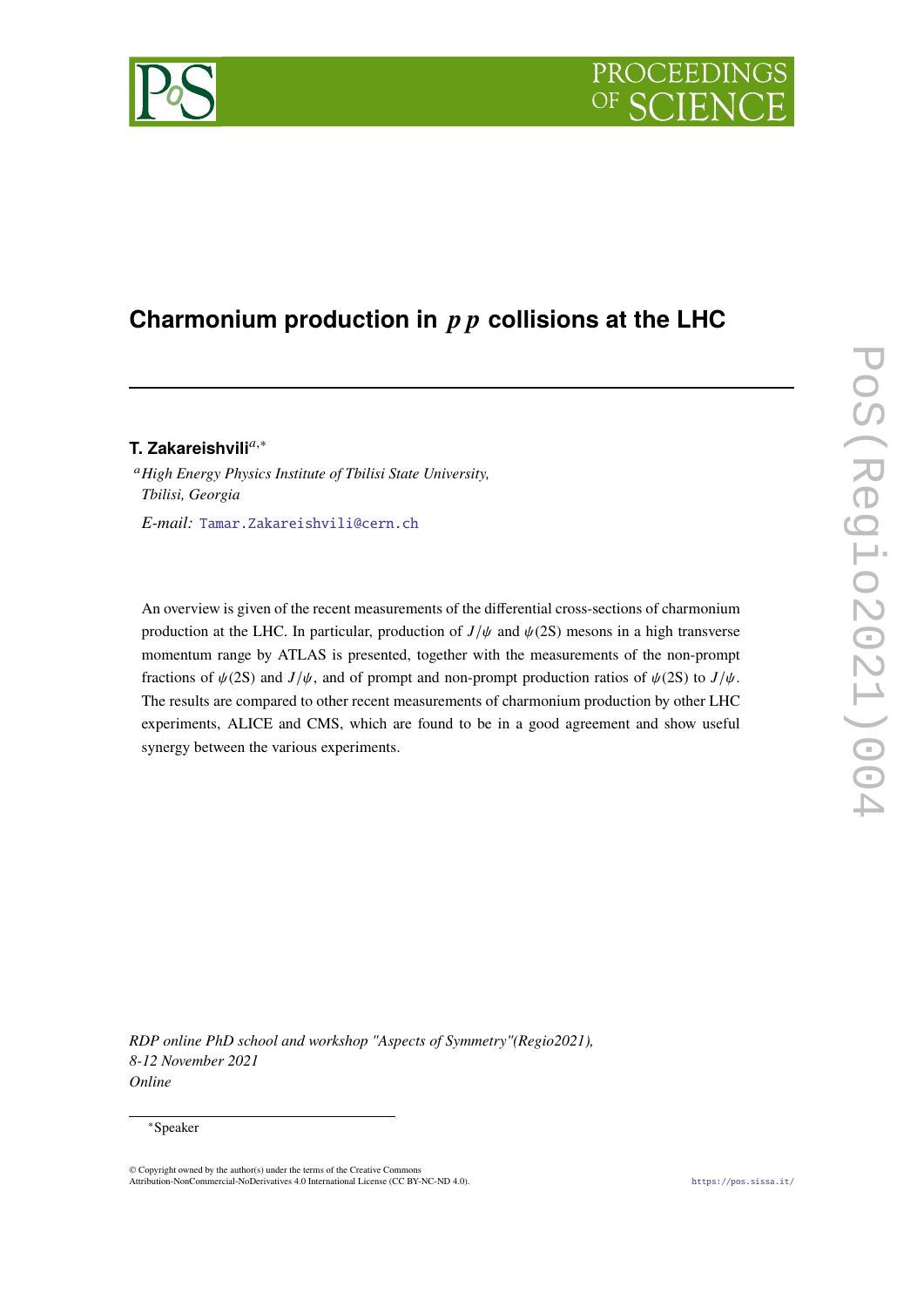#### **1. Introduction**

Studies involving heavy quarkonia provide a unique insight into the nature of Quantum Chromodynamics (QCD) near the boundary of perturbative and non-perturbative regimes. However, quarkonium production in hadronic collisions still presents significant challenges to both theory and experiment. In high energy hadronic collisions, charmonium states can be produced either from the short-lived QCD sources (referred to as 'prompt' production) or from long-lived sources such as decays of beauty hadrons (referred to as 'non-prompt' production). These can be separated experimentally by measuring the distance between the production and decay vertices of the quarkonium state. While the FONLL calculations  $[1, 2]$  $[1, 2]$  $[1, 2]$  within the framework of perturbative QCD have been reasonably successful in describing the non-prompt contributions, a satisfactory understanding of the prompt production mechanisms is still to be achieved. It is increasingly important to broaden the scope of comparison between theory and experiment by providing a broader variety of experimental information on quarkonium production in a wider kinematic range than it was done before. For this purpose the ATLAS experiment [\[3\]](#page-4-2) at the Large Hadron Collider (LHC) investigated the above-mentioned points by studying the  $J/\psi$  and  $\psi$  (2S) meson production in pp collisions at high transverse momentum  $(p_T)$ .

#### **2. Analysis strategy**

Data for this analysis were taken during LHC proton-proton collision runs at  $\sqrt{s} = 13$  TeV in years 2015 to 2018, with a total integrated luminosity of 139 fb<sup>-1</sup>. The selected events are required to contain a pair of oppositely charged muons of high quality, triggered by a single muon with  $p_T$ threshold of 50 GeV.

Each muon is required to have  $p_T > 4$  GeV and  $|\eta| < 2.4$ , with at least one of the muons having  $p_T > 52.5$  GeV matched to the trigger object. The two inner-detector tracks are fitted to a common vertex, and dimuon masses within the range 2.6 GeV  $< m_{\mu\mu} < 4.2$  GeV are selected. The transverse distance  $L_{xy}$  between the primary vertex and the dimuon vertex is used to calculate the pseudo-proper decay time:

$$
\tau = \frac{m_{\mu\mu}}{p_{\rm T}} \cdot \frac{L_{xy}}{c},\tag{1}
$$

where  $m_{\mu\mu}$  and  $p_{\text{T}}$  are respectively the mass and the transverse momentum of the dimuon system, and  $c$  the speed of light. 2-dimensional unbinned maximum-likelihood fits are performed using mass and pseudo-proper time distributions to extract the yields  $N_{\mu}^{P,NP}$  $f^{P,NP}_{\psi}$  for prompt (P) and nonprompt (NP)  $\psi$  states, where  $\psi = J/\psi$ ,  $\psi$ (2S), see Figure [1.](#page-2-0) The respective double-differential cross-sections are then calculated:

$$
B(\psi \to \mu^+ \mu^-) \frac{d^2 \sigma^{P,NP}(pp \to \psi)}{dp_T dy} = \frac{1}{\int L dt} \frac{1}{A(\psi)} C_{BM} C_{AP} \frac{N_{\psi}^{P,NP}}{\Delta p_T \Delta y},
$$
(2)

where  $\Delta p_{\rm T}$  and  $\Delta y$  are bin widths in dimuon transverse momentum and rapidity respectively,  $\int Ldt$ is the integrated luminosity,  $A(\psi)$  is the kinematic acceptance for a given  $\psi$  mass,  $C_{BM}$  is a bin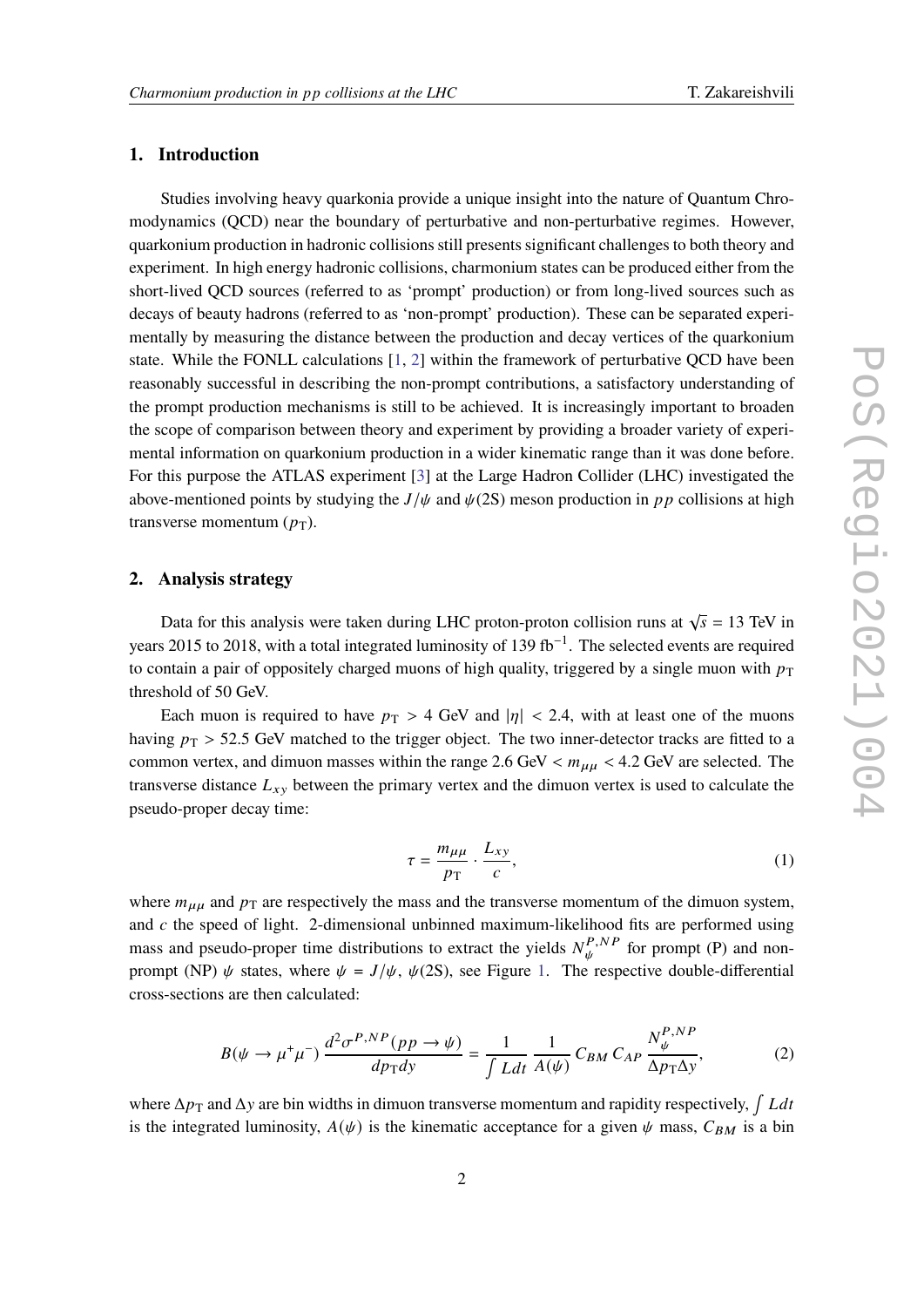migration correction factor and  $C_{AP}$  factor is to correct for the dependence of the efficiencies on pileup conditions.

<span id="page-2-0"></span>

**Figure 1:** Projections in (a) invariant mass and (b) pseudo-proper time of the two-dimensional mass–pseudoproper time fit used to extract the yields of  $J/\psi$  and  $\psi$ (2S) mesons, in a sample  $p_T$  bin [\[4\]](#page-4-3).

#### **3. Results**

The measured double-differential cross-sections of prompt and non-prompt  $J/\psi$  production are presented in Figure [2](#page-2-1)[\(a\)](#page-3-0) and [\(b\),](#page-3-1) respectively. The non-prompt production fractions for  $J/\psi$ and  $\psi(2S)$  are presented in Figure [3](#page-3-2)[\(a\)](#page-3-0) and [\(b\),](#page-3-1) respectively. Finally, the production ratios of  $\psi(2S)$ relative to  $J/\psi$  are presented in Figure [3,](#page-3-2) separately for prompt (c) and non-prompt (d) production mechanisms.

<span id="page-2-1"></span>

**Figure 2:** Differential cross-sections of (a) prompt and (b) non-prompt production of  $J/\psi$  mesons [\[4\]](#page-4-3).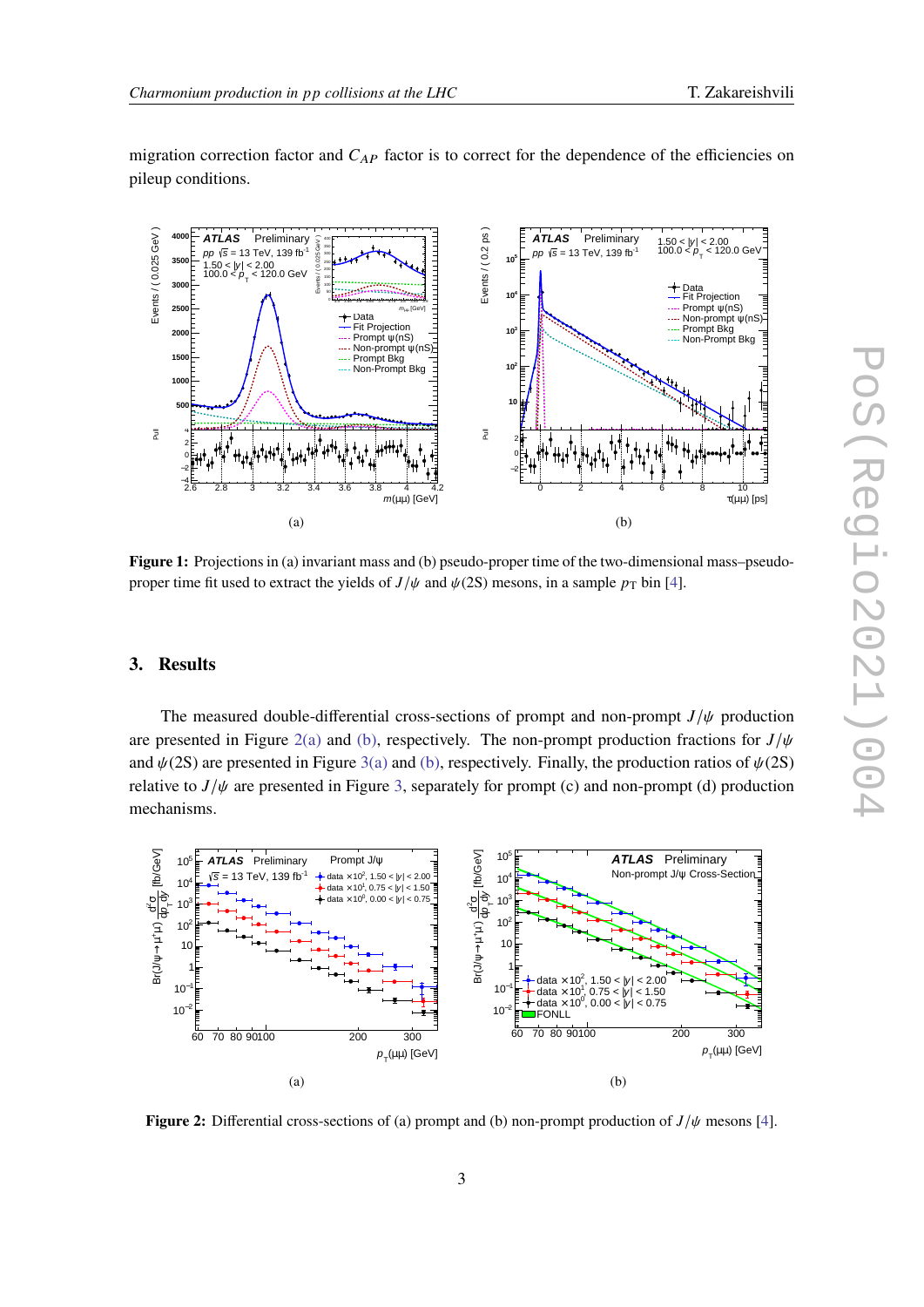<span id="page-3-2"></span><span id="page-3-1"></span><span id="page-3-0"></span>

**Figure 3:** Non-prompt production fraction of  $J/\psi$  (a) and  $\psi$  (2S) (b), and ratios of  $\psi$  (2S) pro-duction with respect to  $J/\psi$ , for prompt (c) and non-prompt (d) production mechanisms [\[4\]](#page-4-3).

#### **4. Summary**

The procedure and the results of a measurement of  $J/\psi$  and  $\psi(2S)$  production at high transverse momenta are described, using the ATLAS detector and the full Run 2 data set collected with  $pp$ collisions at  $\sqrt{s}$  = 13 TeV. The measurement covers the range of transverse momenta between 60 and 360 GeV for  $J/\psi$  and 60 to 140 GeV for  $\psi$ (2S), and the range of rapidities between -2 and +2. In both cases, the transverse momentum range goes well beyond the values reached so far, which should help discriminate between various theoretical models. Where they overlap, results are consistent with similar results obtained by the CMS experiment [\[5\]](#page-5-0), and ALICE experiment [\[6\]](#page-5-1), see Figure [4.](#page-4-4)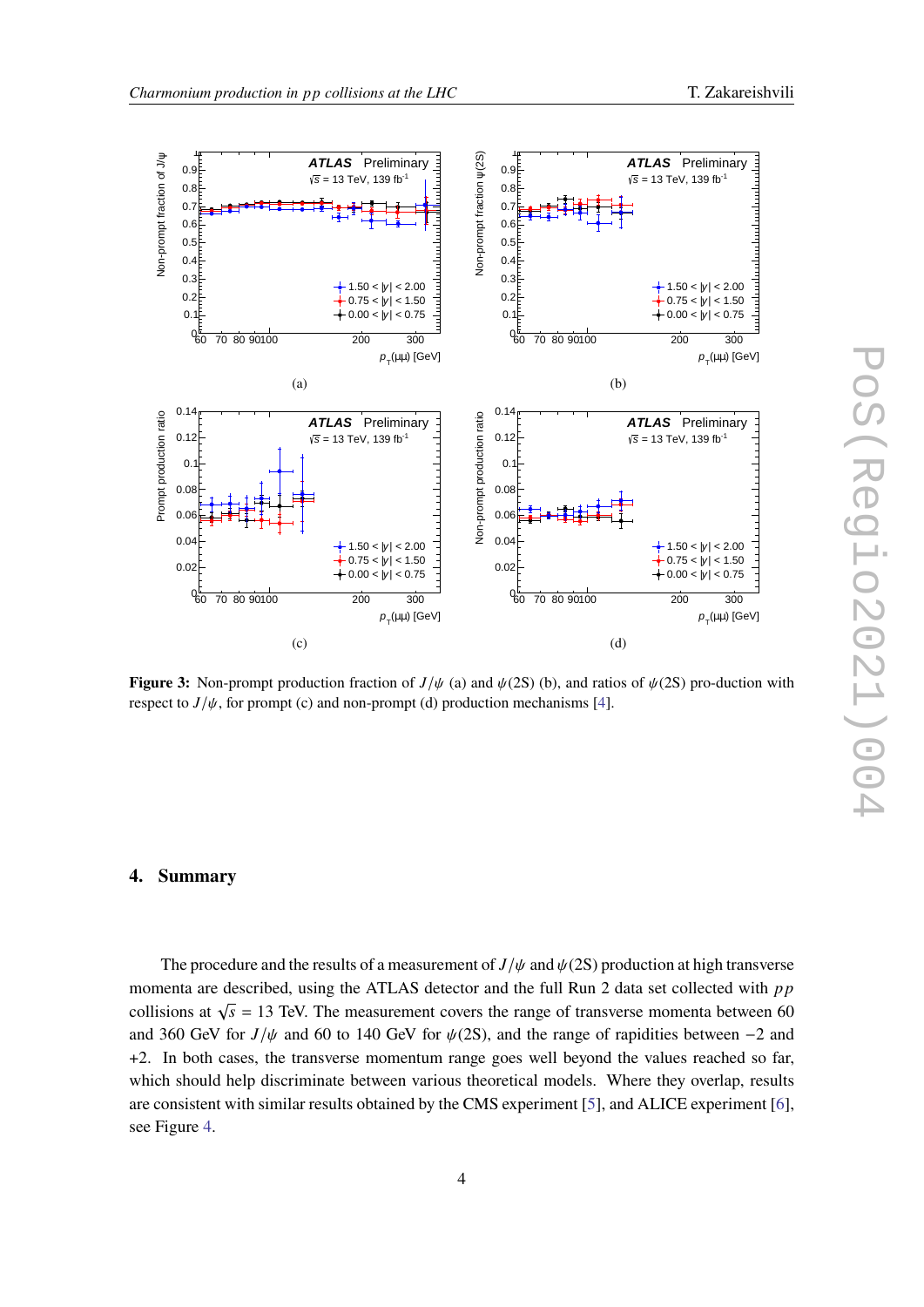<span id="page-4-4"></span>

**Figure 4:** Comparison of the differential cross-section of prompt  $J/\psi$  production measured by ATLAS in the central rapidity range with the CMS [\[5\]](#page-5-0) and ALICE [\[6\]](#page-5-1) result in the closest-matching rapidity range [\[4\]](#page-4-3).

The results for non-prompt production of  $J/\psi$  are compared with the predictions of the FONLL model with default set of parameters, see Figure [2](#page-2-1)[\(b\).](#page-3-1) These predictions are consistent with this measurement at the low end of the  $p_T$  range, but overestimate data at high  $p_T$ .

#### **5. Acknowledgments**

The author was supported by Shota Rustaveli National Science Foundation of Georgia through the grant project No. 04/48, and The Volkswagen Foundation *Ref.*: 93 562.

#### **References**

- <span id="page-4-0"></span>[1] M. Cacciari, et al., *The p(T) spectrum in heavy flavor photo production*, JHEP 0103 (2001) 006.
- <span id="page-4-1"></span>[2] M. Cacciari, et al., *Theoretical predictions for charm and bottom production at the LHC*, JHEP 1210 (2012) 137.
- <span id="page-4-2"></span>[3] ATLAS Collaboration, *The ATLAS Experiment at the CERN Large Hadron Collider*, JINST 3 (2008) S08003.
- <span id="page-4-3"></span>[4] ATLAS Collaboration, *Measurement of the production cross-section of* / *and (2S) mesons at high transverse momentum in pp collisions at*  $\sqrt{s} = 13$  TeV with the ATLAS detector, ATLAS-CONF-2019-047, https://cds.cern.ch/record/2693955.